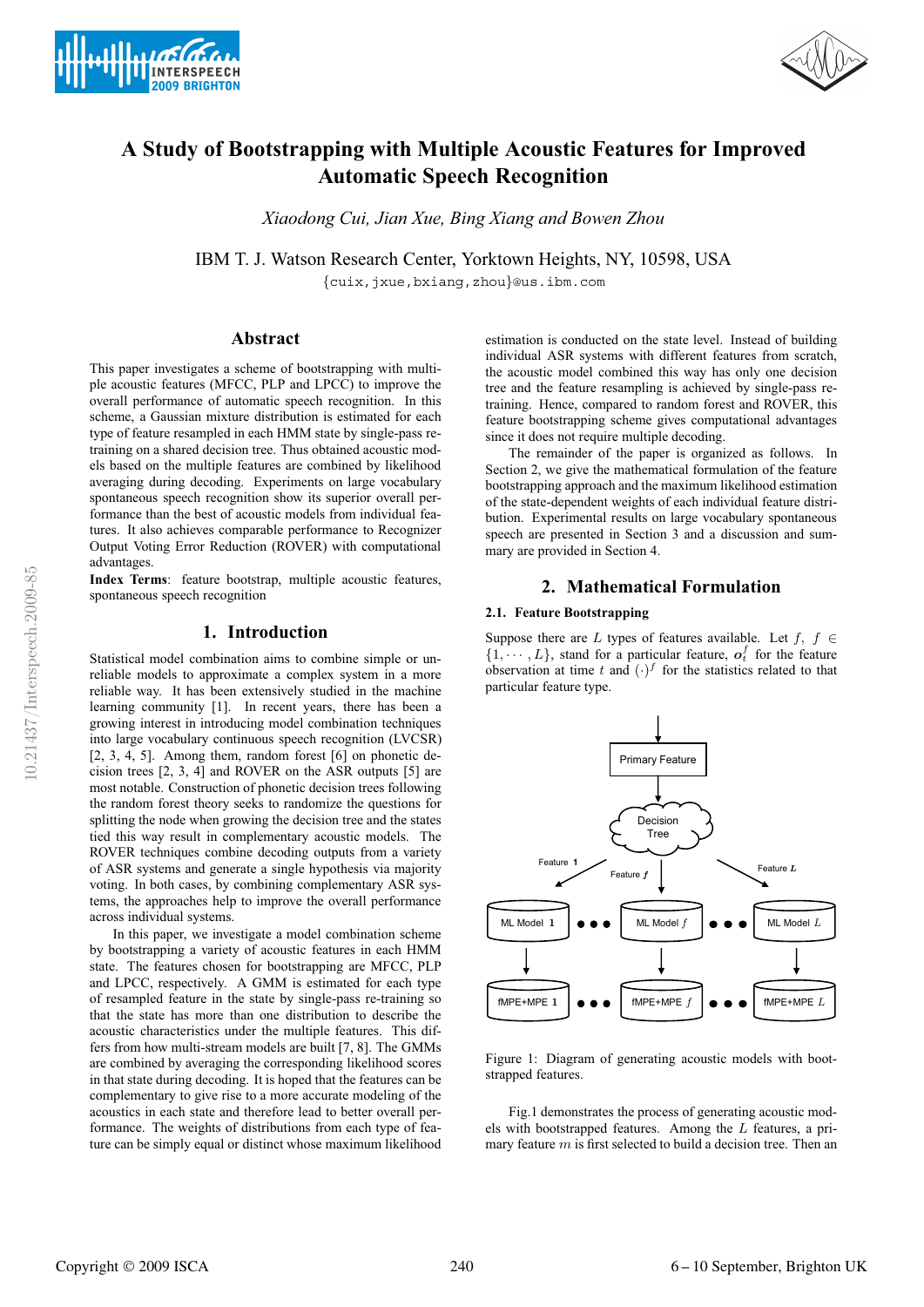HMM model with a GMM distribution in each state is trained with this feature under the ML criterion with the EM algorithm [10]. Given the decision tree and HMM, for state  $i$  and Gaussian component  $k$ , the mean and covariance of the Gaussian distribution for each feature f in  $\{1, \cdots, L\}$ , is estimated as

$$
\mu_{ik}^f = \frac{\sum_{t=1}^T \gamma_{ik}^m(t) o_t^f}{\sum_{t=1}^T \gamma_{ik}^m(t)}
$$
(1)

$$
\Sigma_{ik}^{f} = \frac{\sum_{t=1}^{T} \gamma_{ik}^{m}(t) (\mathbf{o}_{t}^{f} - \mathbf{\mu}_{ik}^{f})(\mathbf{o}_{t}^{f} - \mathbf{\mu}_{ik}^{f})^{\mathsf{T}}}{\sum_{t=1}^{T} \gamma_{ik}^{m}(t)}
$$
(2)

where  $\gamma_{ik}^{m}(t)$  is the posterior probability of the primary feature being at state i Gaussian component  $k$  at time  $t$  and  $T$  the total number of frames.

Suppose there are  $M_i$  Gaussians in the GMM distribution in state *i*. Given  $\mu_{ik}^f$  and  $\Sigma_{ik}^f$ , the weight of Gaussian component k for feature  $f, c_{ik}^f, k \in \{1, ..., M_i\}$ , is obtained as

$$
c_{ik}^f = \frac{\sum_{t=1}^T \gamma_{ik}^f(t)}{\sum_{t=1}^T \sum_{l=1}^{M_i} \gamma_{il}^f(t)}
$$

where

$$
\gamma_{ik}^f(t) = \gamma_i^m(t) \cdot \gamma_{k|i}^f(t)
$$
\n
$$
= \gamma_i^m(t) \cdot \frac{c_{ik}^m \mathcal{N}(\mathbf{o}_t^f; \mathbf{\mu}_{ik}^f, \mathbf{\Sigma}_{ik}^f)}{\sum_{l=1}^{M_i} c_{il}^m \mathcal{N}(\mathbf{o}_t^f; \mathbf{\mu}_{il}^f, \mathbf{\Sigma}_{il}^f)}
$$
\n(3)

From the above estimates of  $\mu_{ik}^f$  (Eq.1),  $\Sigma_{ik}^f$  (Eq.2) and  $c_{ik}^f$ (Eq.3), one can tell that the estimates of the model parameters of all the L features share the same posterior probability of a particular state *i* based on the primary feature,  $\gamma_i^m(t)$ . This is equivalent to indicating that, given time  $t$ , the feature observations  $o_t^f$  are all softly aligned to the same state for all f. In other words, the GMMs estimated this way can be considered as distributions by resampling from state  $i$  with different types of features. Fig.2 illustrates as an example the GMMs estimated in a particular HMM state by resampling MFCC, PLP and LPCC features.



Figure 2: An illustration of resampling of a state with multiple features.

Once the ML models are trained for the L types of features, discriminative training in both feature space (fMPE) [11] and model space (MPE) [12] are performed to obtain the final models for decoding.

# **2.2. Model Combination**

Assume all of the L features have been sampled for each individual HMM state and the corresponding GMM distribution is estimated according to Eqs.1, 2 and 3. In the decoding stage, they contribute to the final likelihood of the state  $i$  by averaging across the L respective GMM distributions as shown in Eq.4,

$$
b_i(\boldsymbol{o}_t) = \exp\left[\sum_{f=1}^L \alpha_{if} \log b_{if}(\boldsymbol{o}_t^f | \boldsymbol{\theta}^f)\right]
$$
(4)

where  $b_{if} (o_i^f | \theta^f)$  is the GMM distribution for feature  $f$ 

$$
b_{if}(\boldsymbol{o}_{t}^{f}|\boldsymbol{\theta}^{f}) = \sum_{k=1}^{M_{i}} c_{ik}^{f} \mathcal{N}(\boldsymbol{o}_{t}^{f}; \boldsymbol{\mu}_{ik}^{f}, \boldsymbol{\Sigma}_{ik}^{f})
$$
(5)

and

$$
\sum_{f=1}^{L} \alpha_{if} = 1 \tag{6}
$$

$$
0 \le \alpha_{if} \le 1 \tag{7}
$$

are the weights of the distributions of the L features in state i.

A straightforward way of choosing  $\alpha_{if}$  is to globally tie and equally weight the log-likelihoods  $log b_{if} (o_i^f | \theta^f)$  from each feature  $f$  in which case Eq.4 turns to

$$
b_i(\boldsymbol{o}_t) = \exp\left[\frac{1}{L} \sum_{f=1}^{L} \log b_{if}(\boldsymbol{o}_t^f | \boldsymbol{\theta}^f)\right]
$$
(8)

where the final log-likelihood  $logb_i(\boldsymbol{o}_t)$  is simply the arithmetic mean of the log-likelihoods  $log b_{if} (o_t^f | \theta^f)$  from the L features.

In a general case,  $\alpha_{if}$  is state dependent and shall be estimated. However, direct ML estimation of  $\alpha_{if}$  under the constraints Eq.6 and Eq.7 may pose problem since in this case the final log-likelihood log $b_i$ ( $o_t$ ) with the Lagrange multiplier is a linear function of  $\alpha_{if}$  and it only yields its maximum at the constraint boundary. It amounts to setting a particular  $\alpha_{if}$  to 1 and the others to 0, equivalent to selecting only one type feature for the state. Therefore, we resort to the  $L_p$  ( $p \geq 2$ ) norm constraint on the weights as shown in Eq.9 which has been used in previous works such as [8] and [9].

$$
\sum_{f=1}^{L} \alpha_{if}^p = K, \quad p \ge 2
$$
\n(9)

Following the EM algorithm [10] with the constraint imposed by Eq.9, the Q-function of the E-step is given by

$$
Q(\boldsymbol{\theta},\bar{\boldsymbol{\theta}})=\sum_{t=1}^{T}\sum_{i}\gamma_i(t)\text{log}b_i(\boldsymbol{\sigma}_t)+\sum_{i}\lambda_i\left(\sum_{f=1}^{L}\alpha_{if}^p-K\right)
$$

Substituting Eq.4 into  $logb_i(\boldsymbol{o}_t)$  and taking the derivative with respect to  $\alpha_{if}$ , we have

$$
\frac{\partial Q(\boldsymbol{\theta},\bar{\boldsymbol{\theta}})}{\partial \alpha_{if}} = \sum_{t=1}^{T} \gamma_i(t) \log b_{if}(\boldsymbol{\theta}_t^f | \boldsymbol{\theta}^f) + p \lambda_i \alpha_{if}^{p-1}
$$

Setting the derivative to zero and solving the equation, we get

$$
\alpha_{if}^{p} = K \cdot \frac{\left[ -\sum_{t=1}^{T} \gamma_{i}(t) \log b_{if}(\mathbf{o}_{t}^{f}) \right]^{\frac{p}{p-1}}}{\sum_{j=1}^{L} \left[ -\sum_{t=1}^{T} \gamma_{i}(t) \log b_{ij}(\mathbf{o}_{t}^{j}) \right]^{\frac{p}{p-1}}} \qquad (10)
$$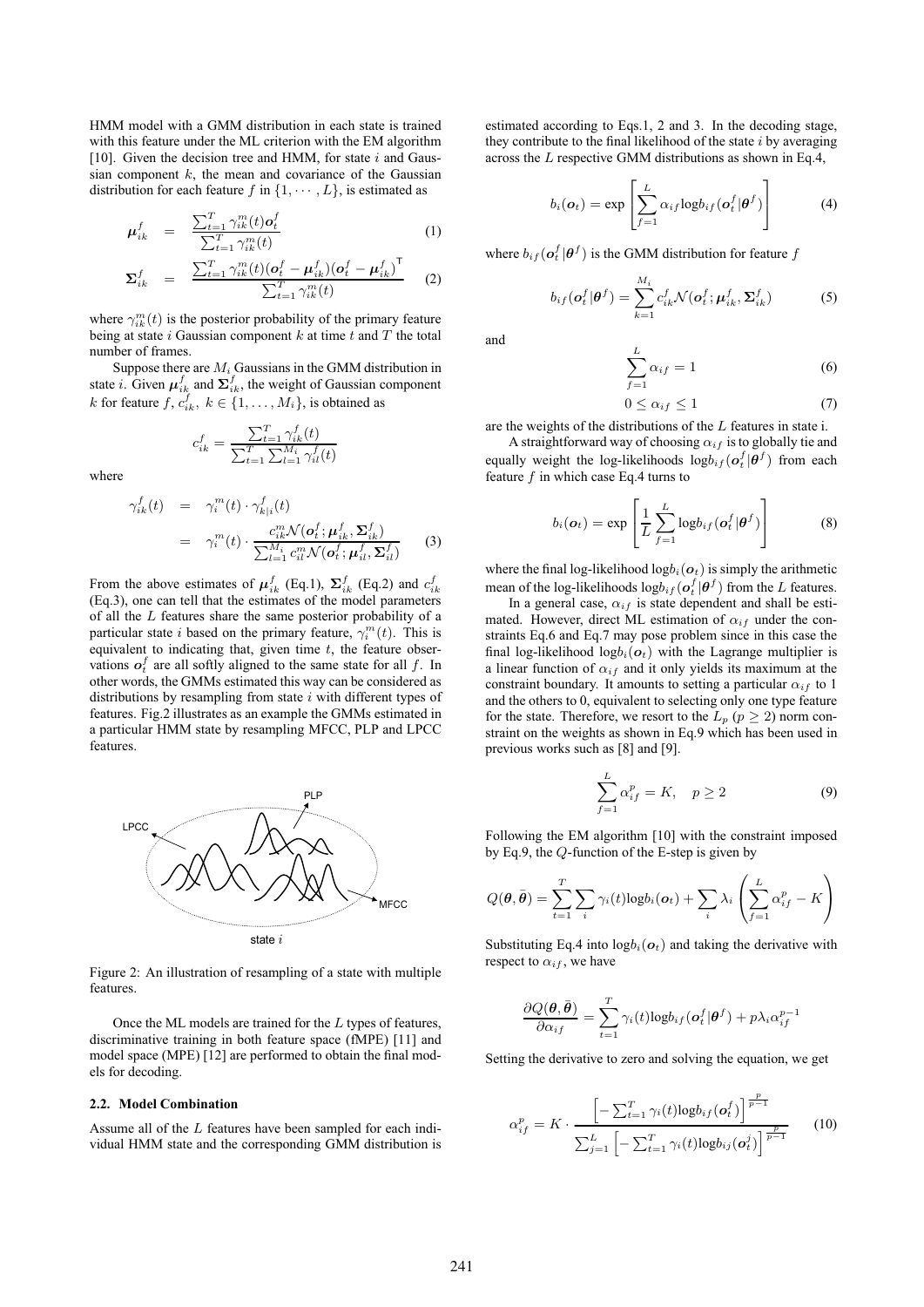Note that,  $\gamma_i(t)$ , the posterior probability of being state i at time t, can no longer depend on the primary feature. A reasonable way of starting the EM estimation in Eq.10 is to seed with the averaging strategy in Eq.8 and  $\gamma_i(t)$  can be computed accordingly.

# **3. Experimental Results**

#### **3.1. Feature Space**

Three acoustic features are chosen in this paper, namely, MFCC, PLP and LPCC. They are among the most widely used features in the speech recognition community. In spite of certain degree of similarity in the extraction process (e.g. both MFCC and PLP exploit Mel-frequency warping while both PLP and LPCC are based on linear prediction), they can roughly be considered "independent" with each other and therefore have complementary acoustic characteristics. The choice of the features are certainly not limited to those three types of features. In general, these features should be complementary and have comparable performance.

The construction of the feature space is shown in Fig.3. As indicated by the pipeline in the figure, the fundamental features are extracted with 24 dimensional MFCC, 19 dimensional PLP and 19 dimensional LPCC. Cepstral mean is removed at the utterance level. The LDA projection maps a splice of 9 frames of the cepstral mean normalized fundamental features to a 40 dimensional space in which feature space discriminative training fMPE [11] is performed. In the fMPE training, an improved training strategy discussed in [13] is employed. In this improved training configuration, the Gaussian cluster for the computation of posteriors is composed of 1024 Gaussians. The posterior from the nth Gaussian in the cluster is supplemented for project with the scaled offset of the LDA feature from the mean of the  $n$ th Gaussian and normalized by its standard deviation. Furthermore, a two-layered hierarchical projection is also employed for computational efficiency.



Figure 3: Pipeline of the construction of the feature space.

#### **3.2. Training and Decoding Setup**

There are in total of 240 hours spontaneous English speech in the training set. MFCC is chosen as the primary feature to grow the decision tree and build a well-trained ML model. The ML model consists of 7K quinphone states as the leaves of the decision tree and 100K Gaussians with diagonal covariance in the acoustic model. After that, all the three features run the singlepass re-training to estimate their ML models according to Eqs.1, 2 and 3 in Section 2. Therefore, all the three ML models share the same decision tree (therefore the same quinphone states) and have the same number of Gaussians in each state but with distinct sets of weights. Based on the ML models, 4 iterations of fMPE training followed by another 4 iterations of MPE training are applied to each type of feature.

Decoding is carried out by a Viterbi decoder on a finite state graph in which language model, dictionary and decision tree are hierarchically compiled. This graph configuration is able to provide a very fast decoding speed. The language model is trigram with a dictionary of 43K words. Since all the features share the same decision tree, they can be decoded with the same graph.

The performance is evaluated on three test sets which are referred to as Sets A, B and C, respectively. Set A has 651 utterances (0.6 hour) from 15 speakers. Set B has 495 utterances (0.5 hour) from 16 speakers. Set C has 2422 utterances (2.3 hours) from 29 speakers. All the three test sets are spontaneous speech collected by DARPA Transtac project for speechto-speech translation.

#### **3.3. Performance**

As mentioned earlier, distinct from conventional model combination on independent systems, the feature bootstrapping investigated in this paper is realized via single-pass re-training on a decision tree followed by ML and discriminative training.

First of all, Table 1 compares the word error rates (WERs) on the three test sets by the discriminatively trained models (fMPE and MPE) built from the three features, denoted by  $\lambda_{\text{MFCC}}$ ,  $\lambda_{\text{PLP}}$  and  $\lambda_{\text{LPCC}}$ , with independent as well as shared decision trees. The feature used for growing the shared decision tree is MFCC. The independent models from the independent trees have approximately the same number of quinphone states (7K) and Gaussians (100K). From this table, it can be observed that models with shared decision tree have no significant difference from those independent models in terms of performance. However, the decision tree sharing is able to provide a way of avoiding multiple decoding.

| independent tree        | Set A | Set B | Set C |
|-------------------------|-------|-------|-------|
| $\lambda_{\rm{MFCC}}$   | 14.9  | 14.5  | 16.2  |
| $\lambda_{\text{PI-P}}$ | 15.1  | 15.1  | 15.9  |
| $\lambda_{\rm LPCC}$    | 18.8  | 17.5  | 16.6  |
| shared tree (MFCC)      | Set A | Set B | Set C |
|                         |       |       |       |
| $\lambda_{\rm MFCC}$    | 14.9  | 14.5  | 16.2  |
| $\lambda_{\text{PLP}}$  | 15.1  | 15.0  | 16.2  |

Table 1: Word error rate (WER) of discriminatively trained acoustic models (fMPE and MPE) on Sets A, B and C with independent and shared decision trees.

Table 2 shows the WERs of discriminatively trained acoustic models based on the scheme of shared decision tree in accordance with Fig.1. The first three rows are from fMPE and MPE models with MFCC, PLP and LPCC features, respectively. They are simply the repetition of the second half of Table 1 for the purpose of comparison in this table with other feature combination algorithms. The MFCC and PLP yield roughly comparable performance on the test sets with MFCC slightly better and both are superior than LPCC across all the test sets.

We first conduct a system combination at the hypotheses level with ROVER [5] for a comparison. The decoding output from each of the three individual models are combined into a single word transition network. The network is created with NIST's SCLITE tool based on dynamic programming alignment. We use the hypotheses from the model trained with MFCC as the reference or the base on which the composite word transition network is developed. Once the network is created, the combination tool evaluates each branching point using a voting scheme to select the best scoring words for the final transcription. The scoring is conducted by voting on the occurrence frequency of the words that share the same starting and ending states in the word transition network. As shown in Table